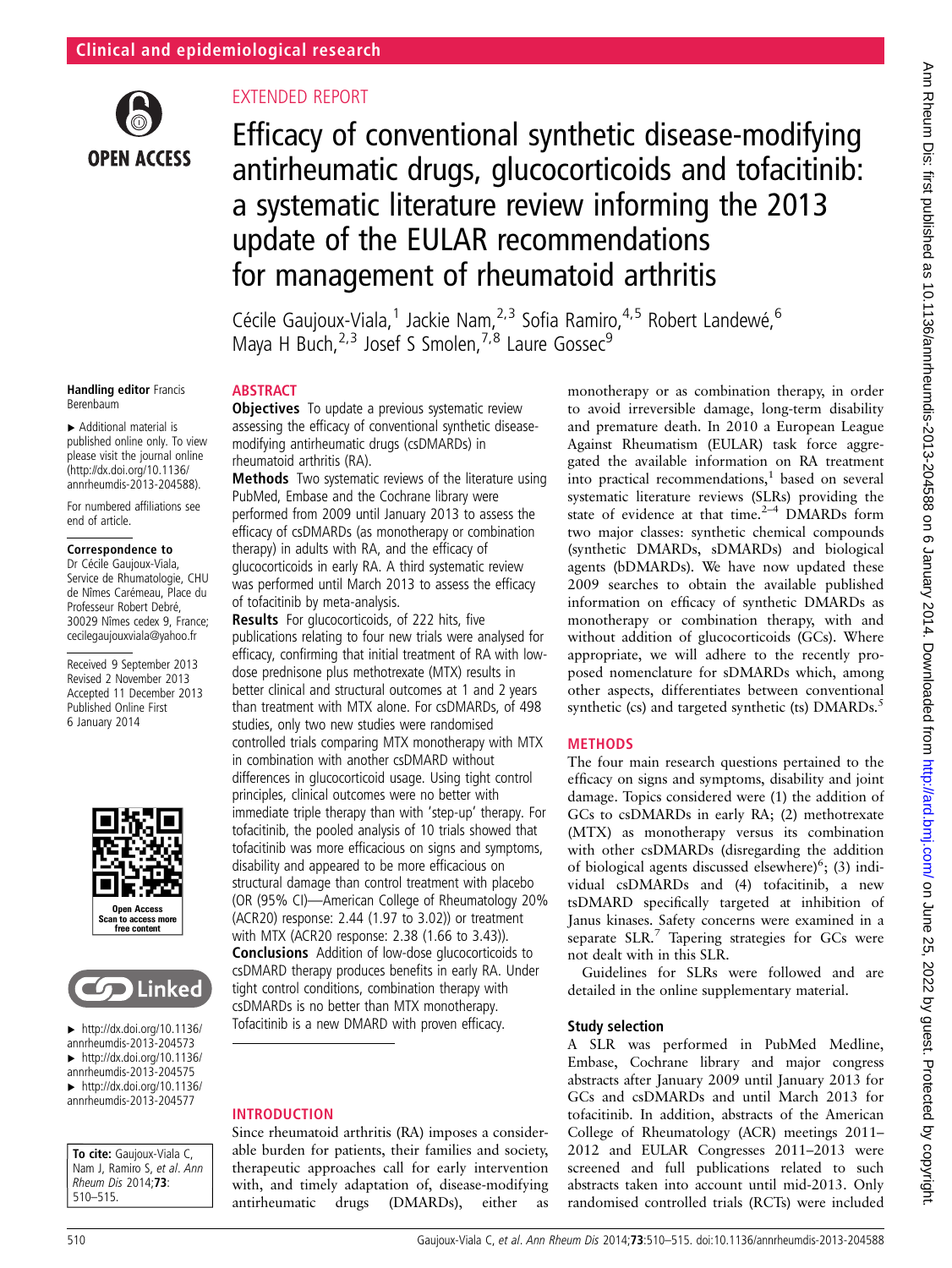in this analysis. The risk of bias of the included studies was assessed using the Cochrane Collaboration's tool for risk of bias.<sup>8</sup>

#### Data collection

Efficacy was assessed by the change in signs and symptoms and disability status between baseline and week 24, week 52 and week 104, when available, and by the change in radiographic joint damage between baseline and week 52 and week 104.

#### Statistical analysis

In each trial the effect size or the standardised response mean for continuous measures and ORs for dichotomous measures were determined to assess the magnitude of the treatment effect. Where possible, pooled effect size, pooled standardised response mean and pooled OR were calculated by meta-analysis, using the inverse of variance method. RevMan V.5.2 (Review Manager, Copenhagen, The Nordic Cochrane Centre, The Cochrane Collaboration, 2012) statistical software was used. Statistical heterogeneity was tested by Q test and  $I^2$  test. All meta-analyses were carried out using random-effects models in cases of statistical heterogeneity.

#### RESULTS

#### Glucocorticoids in early RA

Of 222 potentially relevant articles, five new studies relating to four RCTs were included (table 1). The selection of articles is shown in online [supplementary](http://ard.bmj.com/lookup/suppl/doi:10.1136/annrheumdis-2013-204588/-/DC1) figure A. Of the five studies, two trials were open-label trials with a high 'risk of bias' score<sup>10–12</sup>; one study was reported only as an abstract at the 2011 EULAR congress $^{10}$  and two studies were RCTs with a low 'risk of bias'.<sup>9 13</sup> The SAVE (Stop Arthritis Very Early) trial has a particular design since its objective was to prevent development of RA in patients with very early arthritis who did not yet meet RA classification criteria; it did not show efficacy of a single GC injection in this respect, irrespective of added csDMARDs.<sup>9</sup> In the other studies all patients had early RA, with a mean disease duration of <1 year and a mean Disease Activity Score in 28 joints (DAS28) of between 5.0 and 5.9. Overall, initial treatment

of RA with low-dose prednisone plus MTX showed higher rates of remission at 12 and 52 weeks, lower DAS at 24 weeks and lower Health Assessment Questionnaire (HAQ) scores at 24, 52 and 104 weeks (table 1).<sup>10–13</sup> A highly informative study (CAMERA II (Computer Assisted Management in Early Rheumatoid Arthritis trial-II)) reported the efficacy of GCs in a 2-year, prospective, randomised, placebo-controlled, doubleblind, multicentre trial in 236 patients with early RA (duration  $\leq$ 1 year). The MTX plus prednisone (10 mg/day) strategy was more effective than MTX plus placebo in reducing the progression of erosive joint damage at 104 weeks (primary outcome) (table 1). Patients receiving MTX plus prednisone attained sustained remission at an earlier time point during the trial than patients receiving MTX alone. In addition, the need for additional treatment (subcutaneous MTX, ciclosporin or adalimumab) was significantly lower in the MTX plus prednisone group than in the MTX monotherapy group.<sup>13</sup>

Overall, there were no new safety concerns over 2 years beyond those previously reported.<sup>13–15</sup>

#### csDMARDs

Initially, 498 potentially relevant articles were screened by their abstracts.

#### Efficacy of MTX in monotherapy versus in combination

Two new studies were RCTs comparing MTX monotherapy with MTX in combination with another csDMARD, without differences in GC usage between the arms, in adult RA (selection process shown in online [supplementary](http://ard.bmj.com/lookup/suppl/doi:10.1136/annrheumdis-2013-204588/-/DC1) figure B).

The tREACH study was a randomised, single-blinded clinical trial in patients with recent-onset arthritis who had a 'high probability of progressing to persistent arthritis', with three arms: (A) combination therapy with csDMARDs (MTX+sulfasalazine (SSZ)+hydroxychloroquine (HQ)) with intramuscular GCs (91 patients); (B) combination therapy with oral GCs starting at 15 mg/day and tapering over 10 weeks (93 patients) and (C) MTX with oral GCs (same tapering scheme, 93 patients). Medication was intensified to MTX+etanercept (50 mg/week) if the DAS44 was $\geq$ 2.4 at 3 months,<sup>16</sup> which is rather early in

| Randomised controlled trials of glucocorticoids added to DMARDs in early arthritis<br>Table 1 |     |                                                                                             |                                     |                                                                                          |                                                                                         |                                              |                                  |  |
|-----------------------------------------------------------------------------------------------|-----|---------------------------------------------------------------------------------------------|-------------------------------------|------------------------------------------------------------------------------------------|-----------------------------------------------------------------------------------------|----------------------------------------------|----------------------------------|--|
| <b>Study</b>                                                                                  | N   | <b>Glucocorticoid regimen</b>                                                               | <b>Trial</b><br>duration<br>(years) | <b>Outcome</b>                                                                           | <b>Results in</b><br><b>glucocorticoids</b><br>group $(\%)$                             | <b>Results in</b><br>control<br>group $(\%)$ | p Value                          |  |
| Machold,<br>$2010^{9}$                                                                        | 383 | Single IM 120 mg methylprednisolone                                                         |                                     | Drug-free persistent clinical<br>remission (both at 12 and<br>52 weeks)                  | 16.2                                                                                    | 17.8                                         | 0.685                            |  |
| Fedorenko,<br>201110                                                                          | 141 | Prednisolone 10 mg/day or<br>Prednisolone 10 mg/day<br>+methylprednisolone 1 q IV first day |                                     | 'Clinical EULAR remission'<br>at 12 weeks*<br>'Clinical EULAR remission'<br>at 52 weeks* | $21.3$ (oral GC)<br>28.6 (oral GC+IV GC)<br>37.5 (oral GC)<br>29.4 (oral $GC+IV$ $GC$ ) | 3.1<br>11.4                                  | 0.027<br>0.006<br>0.012<br>0.133 |  |
| Montecucco,<br>2012 <sup>11</sup><br>Todoerti.<br>2010 <sup>12</sup>                          | 220 | Prednisone 12.5 mg/day for 2 weeks<br>tapered to 6.25 mg/day for the<br>follow-up periodt   |                                     | DAS28 $<$ 3.2 at 52 weeks<br>DAS28<2.6 at 52 weeks                                       | 80.2<br>44.8                                                                            | 75.5<br>27.8                                 | 0.44<br>0.02                     |  |
| Bakker, 2012 <sup>13</sup>                                                                    | 236 | Prednisone 10 mg/dayt                                                                       | $\overline{2}$                      | ACR70 at 104 weeks<br>SHS erosion score at 104 weeks<br>SHS total score at 104 weeks     | 38<br>$0(0-0)$<br>$0(0-3)$                                                              | 19,<br>$0(0-2)$<br>$0(0-4)$                  | 0.002<br>0.022<br>0.32           |  |

Studies were of glucocorticoids added to MTX except for the study of Machold et al concerning glucocorticoids added to no other therapy, NSAIDs or DMARDs at the investigators' discretion.

\*Study only reported as an abstract at the 2011 EULAR congress: definition of 'Clinical EULAR remission' unclear. †Tight control, treatment to target.

DAS28, Disease Activity Score in 28 joints; DMARDs, disease-modifying antirheumatic drugs; GC, glucocorticoids; IM, intramuscular; IV, intravenous; MTX, methotrexate; NSAIDs, non-steroidal anti-inflammatory drugs; SHS, median Sharp–van der Heijde score (interquartile range).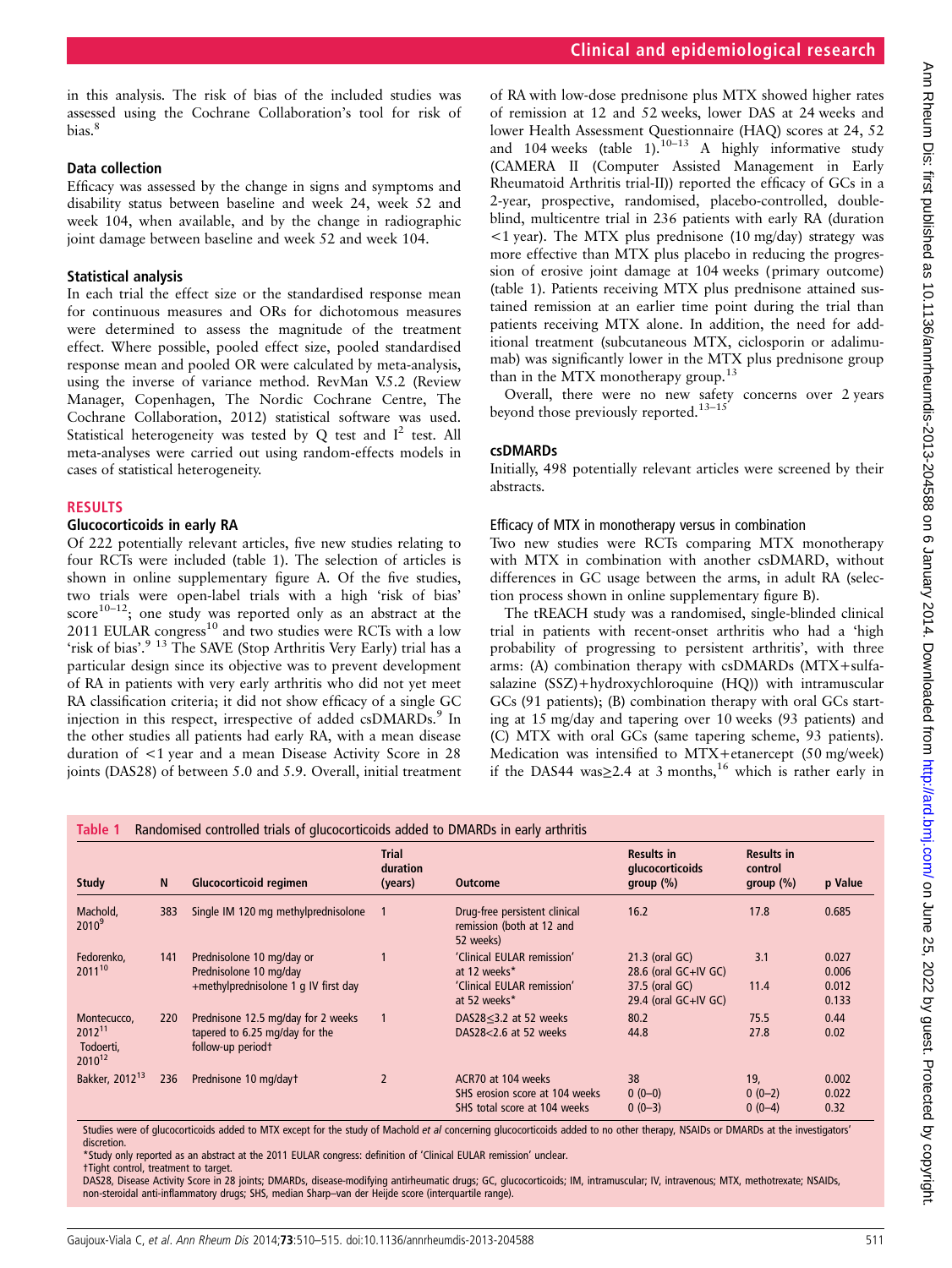light of the time to maximal effects of csDMARDs and current recommendations.2 At 3 months (interim analysis) the change in DAS was similar in both arms with the triple combination and higher than in the arm with monotherapy (mean (SD) change: −1.4 (1.0), −1.5 (1.0) and −1.2 (1.0), respectively), but baseline scores for HAQ disability index, tender joint count and C-reactive protein were 10% higher in the monotherapy arm than in both combination arms.16 Other outcomes, such as change in HAQ score, swollen joint count and erythrocyte sedimentation rate (ESR), did not differ across the groups,16 and the significant advantage of change in DAS score at 3 months was lost at 1 year.<sup>17</sup>

The Treatment of Early Aggressive Rheumatoid Arthritis (TEAR) study is a 2-year, randomised, double-blind trial with a two-by-two factorial design, of which two arms are pertinent for the current SLR: immediate oral triple therapy (MTX+SSZ +HQ) (132 patients), or step-up from MTX monotherapy to MTX+SSZ+HQ (124 patients) at week 24 if the DAS28-ESR was  $>3.2.^{18}$  The objective was to assess which approach is better—that is, to immediately treat all patients with early RA and a more severe phenotype (anti-cyclic citrullinated peptide antibody and/or rheumatoid factor positivity, or erosive disease) with combinations of DMARDs, or to reserve combination DMARD therapy for patients who do not have an appropriate response to monotherapy. The number of participants who did not complete this study was higher (32%) than the authors had originally expected (10%), resulting in loss of statistical power and interpretational problems. Furthermore, the main analysis presented was a completers-only analysis. An earlier improvement occurred with immediate combination arms, but after initial MTX monotherapy in those patients who lacked sufficient response a rapid improvement to similar levels as with immediate triple therapy was seen upon intensification of treatment. There were no radiographic advantages in favour of combination therapy. So, using principles of tight control and treat-to-target, clinical and radiographic benefits were no higher with immediate triple therapy than with 'step-up' therapy'.<sup>18</sup>

# Efficacy of csDMARDs

Twenty-five studies were analysed. No new data conflicting with the previous conclusions were found. Several RCTs confirmed

the efficacy of MTX as both first and second DMARD.<sup>19-24</sup> Only one RCT included leflunomide: it compared MTX and leflunomide in 368 patients with early RA. Of the 240 subjects who were randomised and treated, 129 received leflunomide and 111 received MTX. This study showed that MTX was better than leflunomide for the four primary clinical efficacy endpoints (tender joint count, swollen joint count, physician and patient global assessment score). The difference was not statistically significant for the three secondary clinical efficacy endpoints (morning stiffness, pain intensity,  $HAQ$ ).<sup>25</sup> Very few studies confirmed the efficacy of sulfasalazine.<sup>26</sup>  $27$  The studies analysed did not provide new information on other csDMARDs.

## **Tofacitinib**

# Literature search results and trials characteristics

Initially, 27 potentially relevant articles were screened. Finally, 10 RCTs were included—four phase II studies and six phase III trials (selection process is shown in online [supplementary](http://ard.bmj.com/lookup/suppl/doi:10.1136/annrheumdis-2013-204588/-/DC1) figure C). Studies' and patients' characteristics are detailed in table 2.

## Efficacy of tofacitinib at 5 mg twice daily

The meta-analysis showed that tofacitinib was better than the respective control groups in its effect on signs and symptoms and physical function at 12, 24 and 52 weeks. As an example, the pooled OR (95% CI) for ACR20 response at 24 weeks versus placebo was 2.44 (1.97 to 3.02) (figure 1 and online [supplementary material](http://ard.bmj.com/lookup/suppl/doi:10.1136/annrheumdis-2013-204588/-/DC1)).

Radiographic progression was assessed in two studies. In the ORAL Start study (early RA, MTX-naïve) mean change in total Sharp–van der Heijde score (SHS) score at 6 months was 0.18 for tofacitinib 5 mg twice daily versus 0.84 for MTX monotherapy ( $p < 0.05$ ) and the proportion of 'non-progressors' ( $\leq 0.5$ ) unit increase from baseline in total SHS) was 83.5% versus 70.5%, respectively.<sup>37</sup> In the ORAL Scan study (established RA, MTX-inadequate responder), mean change in total SHS score was 0.12 versus 0.47 (p=0.079) at 24 weeks and 0.3 versus 1.0 (p=0.0558) at 52 weeks and the proportion of 'nonprogressors' was 86% versus 74.1% (p≤0.05) at 52 weeks.<sup>32</sup>

More details are shown in the online [supplementary material.](http://ard.bmj.com/lookup/suppl/doi:10.1136/annrheumdis-2013-204588/-/DC1)

| Randomised controlled trials of tofacitinib in rheumatoid arthritis<br>Table 2 |     |                   |                          |                             |                   |                       |  |
|--------------------------------------------------------------------------------|-----|-------------------|--------------------------|-----------------------------|-------------------|-----------------------|--|
| <b>Study</b>                                                                   | N   | <b>Population</b> | Disease duration (years) | <b>Background treatment</b> | <b>Comparator</b> | <b>Trial duration</b> |  |
| Kremer, 2009 <sup>28</sup>                                                     | 264 | <b>DMARD-IR</b>   | 9.5                      | <b>DMARDs</b>               | Placebo           | 6 Weeks               |  |
| Tanaka, 2011 <sup>29</sup>                                                     | 140 | <b>MTX-IR</b>     | 8.3                      | <b>MTX</b>                  | Placebo           | 12 Weeks              |  |
| Kremer, 2012 <sup>30</sup>                                                     | 507 | <b>MTX-IR</b>     | 9.5                      | <b>MTX</b>                  | Placebo           | 24 Weeks              |  |
| Fleischmann, 2012 <sup>31</sup>                                                | 384 | <b>DMARD-IR</b>   | 9.0                      | <b>None</b>                 | Placebo           | 24 Weeks              |  |
| <b>ORAL Scan</b>                                                               |     |                   |                          |                             |                   |                       |  |
| Van der Heijde, 2013 <sup>32</sup>                                             | 797 | <b>MTX-IR</b>     | 9.0                      | <b>MTX</b>                  | Placebo           | 24 Months             |  |
| <b>ORAL Sync</b><br>Kremer, 2011*33                                            | 792 | <b>DMARDs-IR</b>  | 9.1                      | Non biological DMARDs       | Placebo           | 12 Months             |  |
| <b>ORAL Standard</b>                                                           |     |                   |                          |                             |                   |                       |  |
| Van Vollenhoven, 2012 <sup>34</sup>                                            | 717 | <b>MTX-IR</b>     | 7.5                      | <b>MTX</b>                  | Placebo           | 12 Months             |  |
| <b>ORAL Step"</b><br>Burmester, 2013 <sup>35</sup>                             | 399 | <b>TNFi-IR</b>    | 12.0                     | <b>MTX</b>                  | Placebo           | 6 Months              |  |
| <b>ORAL Solo"</b><br>Fleischmann, 2012 <sup>36</sup>                           | 611 | <b>DMARDs-IR</b>  | 8.2                      | <b>None</b>                 | Placebo           | 6 Months              |  |
| <b>ORAL Start*</b><br>Lee, $2012^{37}$                                         | 952 | MTX naïve         | <b>NA</b>                | <b>None</b>                 | <b>MTX</b>        | 24 Months             |  |

All trials were randomised controlled trials with a low 'risk of bias' score.

\*This study was reported in abstract form only.

DMARDs, disease-modifying antirheumatic drugs; IR, inadequate responder; MTX, methotrexate; NA, not available; TNFi, tumour necrosis factor inhibitor.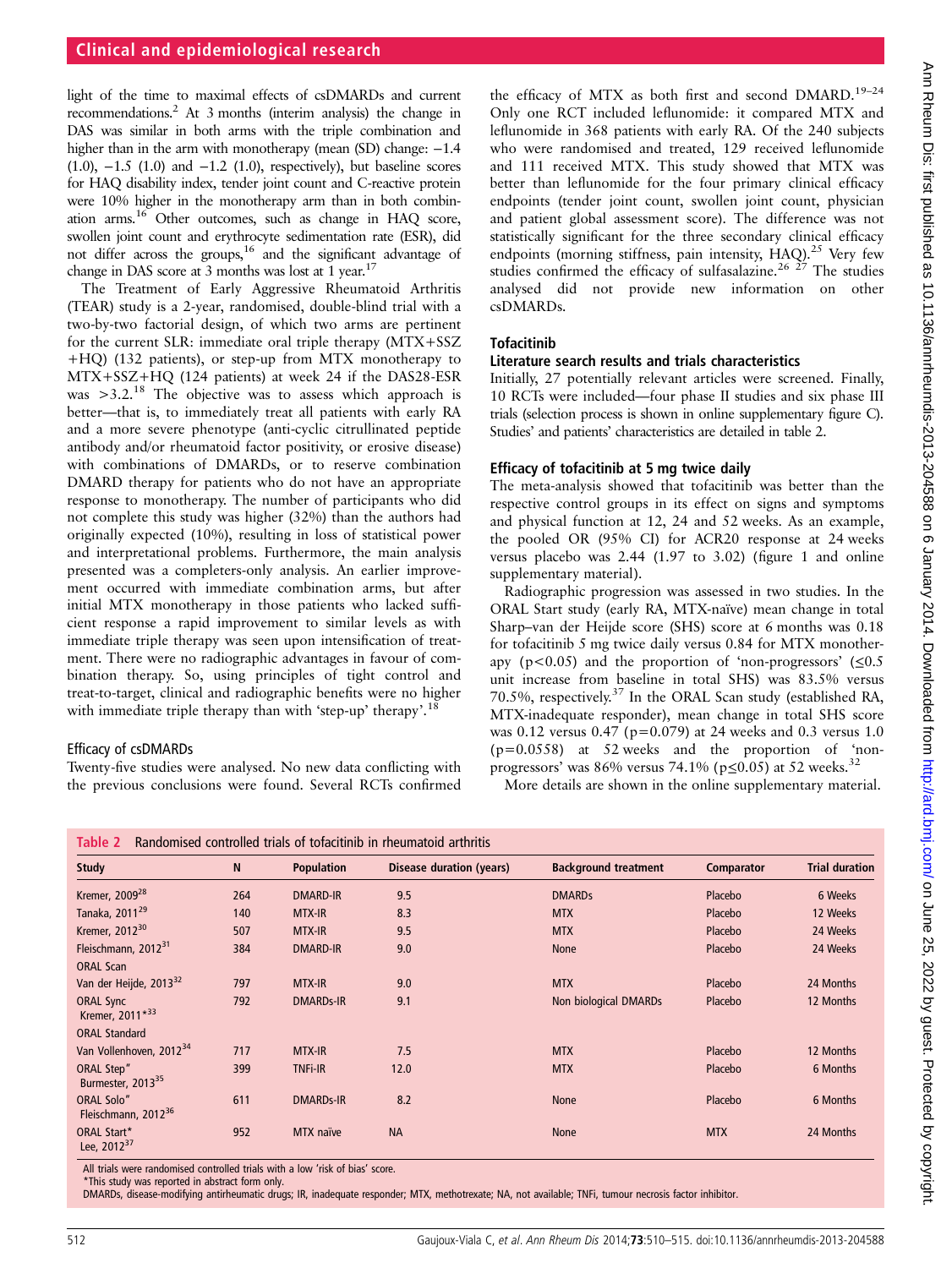| <b>Study or Subgroup</b>              | <b>Odds Ratio</b><br>M-H, Fixed, 95% CI | <b>Odds Ratio</b><br><b>M-H, Fixed, 95% CI</b>                         |  |
|---------------------------------------|-----------------------------------------|------------------------------------------------------------------------|--|
| 3.8.1 tofacitinib versus placebo      |                                         |                                                                        |  |
| <b>Burmester Lancet 2013</b>          | 1.42 [0.88, 2.31]                       |                                                                        |  |
| Fleischmann A&R 2012                  | 3.06 [1.36, 6.87]                       |                                                                        |  |
| Kremer Eular 2011                     | 2.43 [1.63, 3.63]                       |                                                                        |  |
| Van der Heijde A&R 2013               | 3.17 [2.09, 4.83]                       |                                                                        |  |
| Van Vollenhoven NEJM 2012             | 2.69 [1.62, 4.47]                       |                                                                        |  |
| Subtotal (95% CI)                     | 2.44 [1.97, 3.02]                       |                                                                        |  |
| 3.8.2 tofacitinib versus methotrexate |                                         |                                                                        |  |
| Lee ACR 2012<br>Subtotal (95% CI)     | 2.38 [1.66, 3.43]<br>2.38 [1.66, 3.43]  |                                                                        |  |
|                                       |                                         |                                                                        |  |
|                                       |                                         | 0.5<br>0.2<br>0.1<br>1 N<br><b>Favours Control Favours Tofacitinib</b> |  |

Figure 1 Efficacy of tofacitinib on ACR20 response criteria at 24 weeks.

# **DISCUSSION**

This SLR was performed to inform the EULAR task force involved in updating the 2010 recommendations for the management of RA on the efficacy of csDMARDs as monotherapy or combination therapy, with and without GCs in adult patients with RA. Overall, this SLR confirmed the SLRs performed in  $2009^{2-4}$  and expanded the overall insights.

Although the place of GC therapy in early RA is still a matter of debate, previous studies have clearly shown the benefit of adding GCs to csDMARD monotherapy or combination therapy, whether at low  $(\leq 10 \text{ mg/day})$  or higher doses, especially in patients with early  $\overline{RA}^{38-41}$  In 2010, we suggested that GCs might be used as 'bridge therapy' before slow-acting DMARDs have taken full effect. Several new studies have confirmed these data. Interestingly, the tREACH trial showed that intramuscular and oral GCs are equally effective as bridging treatments<sup>16</sup> and thus answered one of the research questions posed in 2010.<sup>1</sup> Moreover, accumulating evidence suggests that low-dose treatment is well tolerated and similarly effective, while reducing the risk of side effects associated with higher doses.13 42 However, bone loss should be prevented using appropriate strategies.<sup>43</sup> Further research is needed, especially into chronotherapy<sup>44</sup> and intra-articular GC therapy.

For combination therapy of csDMARDs, some studies suggest that triple therapy with MTX+SSZ+HQ may be better than MTX monotherapy in improving signs and symptoms.<sup>45 46</sup> The tREACH study in its interim analysis at 3 months showed a somewhat faster improvement on DAS28 (but not on HAQ score, swollen joint count or ESR) with triple therapy+GCs than with MTX+GCs, but this difference was not maintained at 1 year.<sup>16 17</sup>

Moreover the TEAR trial has shown that, using tight control and principles of treat-to-target, clinical, functional and structural outcomes were no better with immediate triple therapy than with 'step-up' therapy.<sup>18</sup>

It has been difficult to interpret the results of several investigator-initiated pragmatic or effectiveness trials such as TEAR and tREACH and use them to choose the most appropriate treatment strategy. These trials are justified by clear practical clinical questions that go beyond whether a particular treatment is effective or not; however, the trial methodology is often so complicated that the trial performance and reporting may be jeopardised. Examples of these aspects are trials that do not reach their target number of patients (with lack of statistical power as a consequence), trials with high drop-out rates, or with relatively small numbers of patients ('completers') in which the primary endpoint has been assessed (with a risk of 'bias by completion'), trials with an unplanned interim analysis or a change of primary endpoint (with the risk of convenience reporting, or reporting at odds with the definite results) and trials with an a priori superiority design that are reported with spurious non-inferiority conclusions.<sup>47</sup> However, these studies explored valuable concepts that are of significant practical importance to rheumatologists and patients.

There are some limitations to our analyses; some outcomes from some studies could not be included in this meta-analysis because we needed at least one measure of variability such as SD. Nevertheless, the current SLR informs the Task Force on the evidence that (i) addition of low-dose GC to csDMARD monotherapy or combination therapy increases overall efficacy; (ii) combination of csDMARDs as triple therapy, is efficacious, but MTX monotherapy appears to be similarly efficacious, especially when combined with GCs and employing a treat-to-target approach; (iii) tofacitinib is a clinically, structurally and functionally efficacious agent.

Importantly, safety aspects were not covered here, since they were part of a separate SLR.

## Author affiliations <sup>1</sup>

<sup>1</sup>Department of Rheumatology, Nîmes University Hospital; EA 2415, Montpellier I University, Nîmes, France

<sup>2</sup> Leeds Institute of Rheumatic and Musculoskeletal Medicine, University of Leeds, Chapel Allerton Hospital, Leeds, UK

<sup>3</sup>NIHR Leeds Musculoskeletal Biomedical Research Unit, Leeds Teaching Hospitals NHS Trust, Leeds, UK

<sup>4</sup>Department of Clinical Immunology & Rheumatology, Academic Medical Center, University of Amsterdam, Amsterdam, The Netherlands

5 Department of Rheumatology, Hospital Garcia de Orta, Almada, Portugal <sup>6</sup>Department of Clinical Immunology & Rheumatology, Academic Medical Center/ University of Amsterdam & Atrium Medical Center, Heerlen, The Netherlands

<sup>7</sup> Division of Rheumatology, Department of Medicine 3, Medical University of Vienna, Vienna, Austria

<sup>8</sup>2nd Department of Medicine, Hietzing Hospital Vienna, Vienna, Austria <sup>9</sup>Department of Rheumatology, UPMC Univ Paris 06, GRC-UPMC 08 (EEMOIS); AP-HP, Pitié Salpêtrière Hospital, Paris, France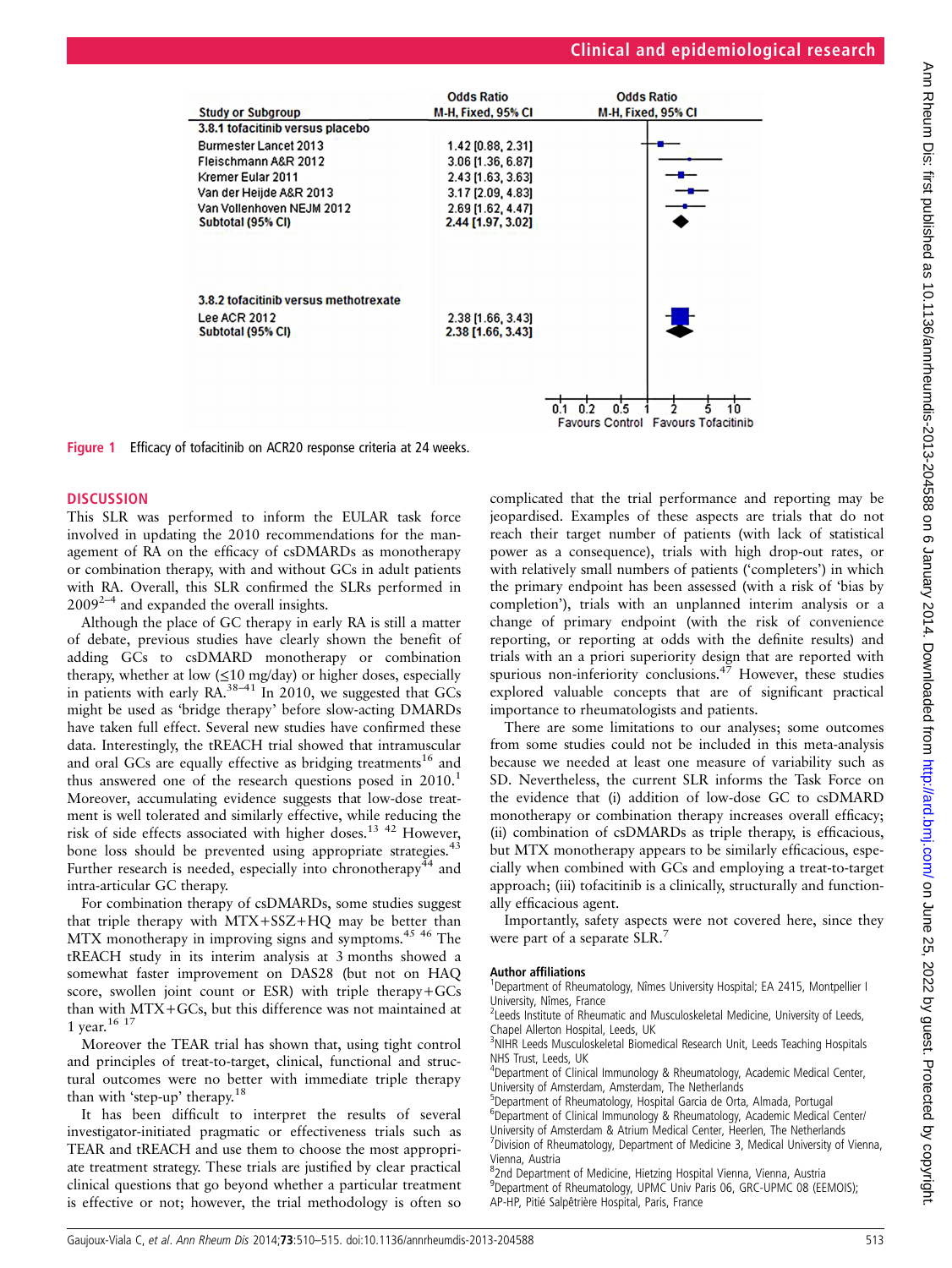# Clinical and epidemiological research

Acknowledgements The authors thank Michel Viala for his help with the literature search.

Contributors All authors contributed and finally approved the current manuscript.

Competing interests CG-V—consultation and/or speaking engagements: Abbvie, BMS, MSD, Pfizer, Roche-Chugai, UCB; research funding: Expanscience, Nordic Pharma, Pfizer. JN—consultation and/or speaking engagements: UCB. SR consultation and/or speaking engagements: Fundação para a Ciência e Tecnologia. RL—consultation and/or speaking engagements: Abbott/AbbVie, Ablynx, Amgen, Astra-Zeneca, Bristol Myers-Squibb, Centocor, Glaxo-Smith-Kline, Merck, Novartis, Pfizer, Roche, Schering-Plough, UCB, Wyeth; research funding: Abbott, Amgen, Centocor, Novartis, Pfizer, Roche, Schering-Plough, UCB, Wyeth. MHB—consultation and/or speaking engagements: Abbott, Bristol Myers-Squibb, Chugai, Pfizer, Roche; research funding: Pfizer. JSS—consultation and/or speaking engagements: Abbott/ Abbvie, Amgen, Astra-Zeneka, BMS, Celgene, Glaxo, Infinity, Janssen, Lilly, Medimmune, Menarini, MSD, Novo-Nordsik, Pfizer, Roche, Samsung, Sandoz, Sanofi-Aventis, UCB, Vertex; research funding: Abbott, BMS, MSD, Pfizer, Roche, UCB. LG—consultation and/or speaking engagements: Abbott, BMS, Chugai, Pfizer, Roche, UCB.

Provenance and peer review Not commissioned; externally peer reviewed.

Open Access This is an Open Access article distributed in accordance with the Creative Commons Attribution Non Commercial (CC BY-NC 3.0) license, which permits others to distribute, remix, adapt, build upon this work non-commercially, and license their derivative works on different terms, provided the original work is properly cited and the use is non-commercial. See: http://creativecommons.org/ licenses/by-nc/3.0/

## **REFERENCES**

- 1 Smolen JS, Landewé R, Breedveld FC, et al. EULAR recommendations for the management of rheumatoid arthritis with synthetic and biological disease-modifying antirheumatic drugs. Ann Rheum Dis 2010;69:964–75.
- 2 Gaujoux-Viala C, Smolen JS, Landewé R, et al. Current evidence for the management of rheumatoid arthritis with synthetic disease-modifying antirheumatic drugs: a systematic literature review informing the EULAR recommendations for the management of rheumatoid arthritis. Ann Rheum Dis 2010;69:1004–9.
- 3 Knevel R, Schoels M, Huizinga TWJ, et al. Current evidence for a strategic approach to the management of rheumatoid arthritis with disease-modifying antirheumatic drugs: a systematic literature review informing the EULAR recommendations for the management of rheumatoid arthritis. Ann Rheum Dis 2010;69:987–94.
- Gorter SL, Bijlsma JW, Cutolo M, et al. Current evidence for the management of rheumatoid arthritis with glucocorticoids: a systematic literature review informing the EULAR recommendations for the management of rheumatoid arthritis. Ann Rheum Dis 2010;69:1010–14.
- 5 Smolen JS, van der Heijde D, Machold KP, et al. Proposal for a new nomenclature of disease-modifying antirheumatic drugs. Ann Rheum Dis 2014;73:3–5.
- 6 Nam JL, Ramiro S, Gaujoux-Viala C, et al. Efficacy of biological disease-modifying antirheumatic drugs—a systematic literature review informing the 2013 update of the EULAR recommendations for the management of rheumatoid arthritis. Ann Rheum Dis 2014;73:516–28.
- 7 Ramiro S, Gaujoux-Viala C, Nam JL, et al. Safety of synthetic and biological DMARDs—a systematic literature review informing the 2013 update of the EULAR recommendations for management of rheumatoid arthritis. Ann Rheum Dis 2014;73:529–35.
- 8 Higgins JP, Altman DG. Assessing risk of bias in included studies. In: Fellow JPHSSV, Director SGF, éds. Cochrane Handb Syst Rev Interv. John Wiley & Sons, Ltd, 2008:187–241.
- 9 Machold KP, Landewé R, Smolen JS, et al. The Stop Arthritis Very Early (SAVE) trial, an international multicentre, randomised, double-blind, placebo-controlled trial on glucocorticoids in very early arthritis. Ann Rheum Dis 2010;69:495–502.
- 10 Fedorenko E, Lukina GV, Sigidin YA, et al. Remission as the main goal of treatment in early rheumatoid arthritis patients: comparative efficacy of four treatment regimens. Ann Rheum Dis 2011;70(Suppl 3):598.
- 11 Montecucco C, Todoerti M, Sakellariou G, et al. Low-dose oral prednisone improves clinical and ultrasonographic remission rates in early rheumatoid arthritis: results of a 12-month open-label randomised study. Arthritis Res Ther 2012;14:R112.
- 12 Todoerti M, Scirè CA, Boffini N, et al. Early disease control by low-dose prednisone comedication may affect the quality of remission in patients with early rheumatoid arthritis. Ann N Y Acad Sci 2010;1193:139–45.
- 13 Bakker MF, Jacobs JWG, Welsing PMJ, et al. Low-dose prednisone inclusion in a methotrexate-based, tight control strategy for early rheumatoid arthritis: a randomized trial. Ann Intern Med 2012;156:329–39.
- 14 Duru N, van der Goes MC, Jacobs JW, et al. EULAR evidence-based and consensus-based recommendations on the management of medium to high-dose glucocorticoid therapy in rheumatic diseases. Ann Rheum Dis 2013;72:1905–13.
- 15 van Tuyl LH, Boers M, Lems WF, et al. Survival, comorbidities and joint damage 11 years after the COBRA combination therapy trial in early rheumatoid arthritis. Ann Rheum Dis 2010;69:807–12.
- 16 De Jong PH, Hazes JM, Barendregt PJ, et al. Induction therapy with a combination of DMARDs is better than methotrexate monotherapy: first results of the tREACH trial. Ann Rheum Dis 2013;72:72–8.
- 17 De Jong PH, Hazes JM, Luime JJ, et al. Randomized comparison of triple DMARD therapy with methotrexate monotherapy. Ann Rheum Dis 2013;72(Suppl 3):113.
- 18 Moreland LW, O'Dell JR, Paulus HE, et al. A randomized comparative effectiveness study of oral triple therapy versus etanercept plus methotrexate in early, aggressive rheumatoid arthritis. Arthritis Rheum 2012;64:2824–35.
- 19 Hobl EL, Mader RM, Jilma B, et al. A randomized, double-blind, parallel, single-site pilot trial to compare two different starting doses of methotrexate in methotrexate-naïve adult patients with rheumatoid arthritis. Clin Ther 2012;34:1195–203.
- 20 Klarenbeek NB, Güler-Yüksel M, van der Kooij SM, et al. The impact of four dynamic, goal-steered treatment strategies on the 5-year outcomes of rheumatoid arthritis patients in the BeSt study. Ann Rheum Dis 2011;70:1039–46.
- 21 Rezaei H, Saevarsdottir S, Forslind K, et al. In early rheumatoid arthritis, patients with a good initial response to methotrexate have excellent 2-year clinical outcomes, but radiological progression is not fully prevented: data from the methotrexate responders population in the SWEFOT trial. Ann Rheum Dis 2012;71:186–91.
- 22 van der Kooij SM, Goekoop-Ruiterman YP, de Vries-Bouwstra JK, et al. Drug-free remission, functioning and radiographic damage after 4 years of response-driven treatment in patients with recent-onset rheumatoid arthritis. Ann Rheum Dis 2009;68:914–21.
- 23 Wevers-de Boer K, Visser K, Heimans L, et al. Remission induction therapy with methotrexate and prednisone in patients with early rheumatoid and undifferentiated arthritis (the IMPROVED study). Ann Rheum Dis 2012;71:1472–7.
- 24 Schipper LG, Fransen J, Barrera P, et al. Methotrexate therapy in rheumatoid arthritis after failure to sulphasalazine: to switch or to add? Rheumatology (Oxford) 2009;48:1247–53.
- 25 Ishaq M, Muhammad JS, Hameed K, et al. Leflunomide or methotrexate? Comparison of clinical efficacy and safety in low socio-economic rheumatoid arthritis patients. Mod Rheumatol 2011;21:375–80.
- 26 Rantalaiho V, Korpela M, Laasonen L, et al. Early combination disease-modifying antirheumatic drug therapy and tight disease control improve long-term radiologic outcome in patients with early rheumatoid arthritis: the 11-year results of the Finnish Rheumatoid Arthritis Combination Therapy trial. Arthritis Res Ther 2010;12: R122.
- 27 Nakajima M, Ueda N, Ohara H, et al. A comparative study of the effects of bucillamine and salazosulfapyridine in the treatment of rheumatoid arthritis. Mod Rheumatol 2009;19:384–9.
- 28 Kremer JM, Bloom BJ, Breedveld FC, et al. The safety and efficacy of a JAK inhibitor in patients with active rheumatoid arthritis: results of a double-blind, placebo-controlled phase IIa trial of three dosage levels of CP-690,550 versus placebo. Arthritis Rheum 2009;60:1895–905.
- 29 Tanaka Y, Suzuki M, Nakamura H, et al. Phase II study of tofacitinib (CP-690,550) combined with methotrexate in patients with rheumatoid arthritis and an inadequate response to methotrexate. Arthritis Care Res 2011;63:1150–8.
- 30 Kremer JM, Cohen S, Wilkinson BE, et al. A phase IIb dose-ranging study of the oral JAK inhibitor tofacitinib (CP-690,550) versus placebo in combination with background methotrexate in patients with active rheumatoid arthritis and an inadequate response to methotrexate alone. Arthritis Rheum 2012;64:970–81.
- 31 Fleischmann R, Cutolo M, Genovese MC, et al. Phase IIb dose-ranging study of the oral JAK inhibitor tofacitinib (CP-690,550) or adalimumab monotherapy versus placebo in patients with active rheumatoid arthritis with an inadequate response to disease-modifying antirheumatic drugs. Arthritis Rheum 2012;64:617–29.
- Van der Heijde D, Tanaka Y, Fleischmann R, et al. Tofacitinib (CP-690,550) in patients with rheumatoid arthritis receiving methotrexate: twelve-month data from a twenty-four-month phase III randomized radiographic study. Arthritis Rheum 2013;65:559–70.
- 33 Kremer J, Li ZG, Hall S, et al. Tofacitinib (cp-690,550), an oral JAK inhibitor, in combination with traditional DMARDs: phase 3 study in patients with active rheumatoid arthritis with inadequate response to DMARDs. Ann Rheum Dis 2011;70(Suppl 3):170.
- 34 Van Vollenhoven RF, Fleischmann R, Cohen S, et al. Tofacitinib or adalimumab versus placebo in rheumatoid arthritis. N Engl J Med 2012;367:508-19.
- 35 Burmester GR, Blanco R, Charles-Schoeman C, et al. Tofacitinib (CP-690,550) in combination with methotrexate in patients with active rheumatoid arthritis with an inadequate response to tumour necrosis factor inhibitors: a randomised phase 3 trial. Lancet 2013;381:451–60.
- 36 Fleischmann R, Kremer J, Cush J, et al. Placebo-controlled trial of tofacitinib monotherapy in rheumatoid arthritis. N Engl J Med 2012;367:495–507.
- 37 Lee EB, Fleischmann R, Hall S, et al. Radiographic, clinical and functional comparison of tofacitinib monotherapy versus methotrexate in methotrexate-naïve patients with rheumatoid arthritis. Arthritis Rheum 2012;64(Suppl 10):S1049.